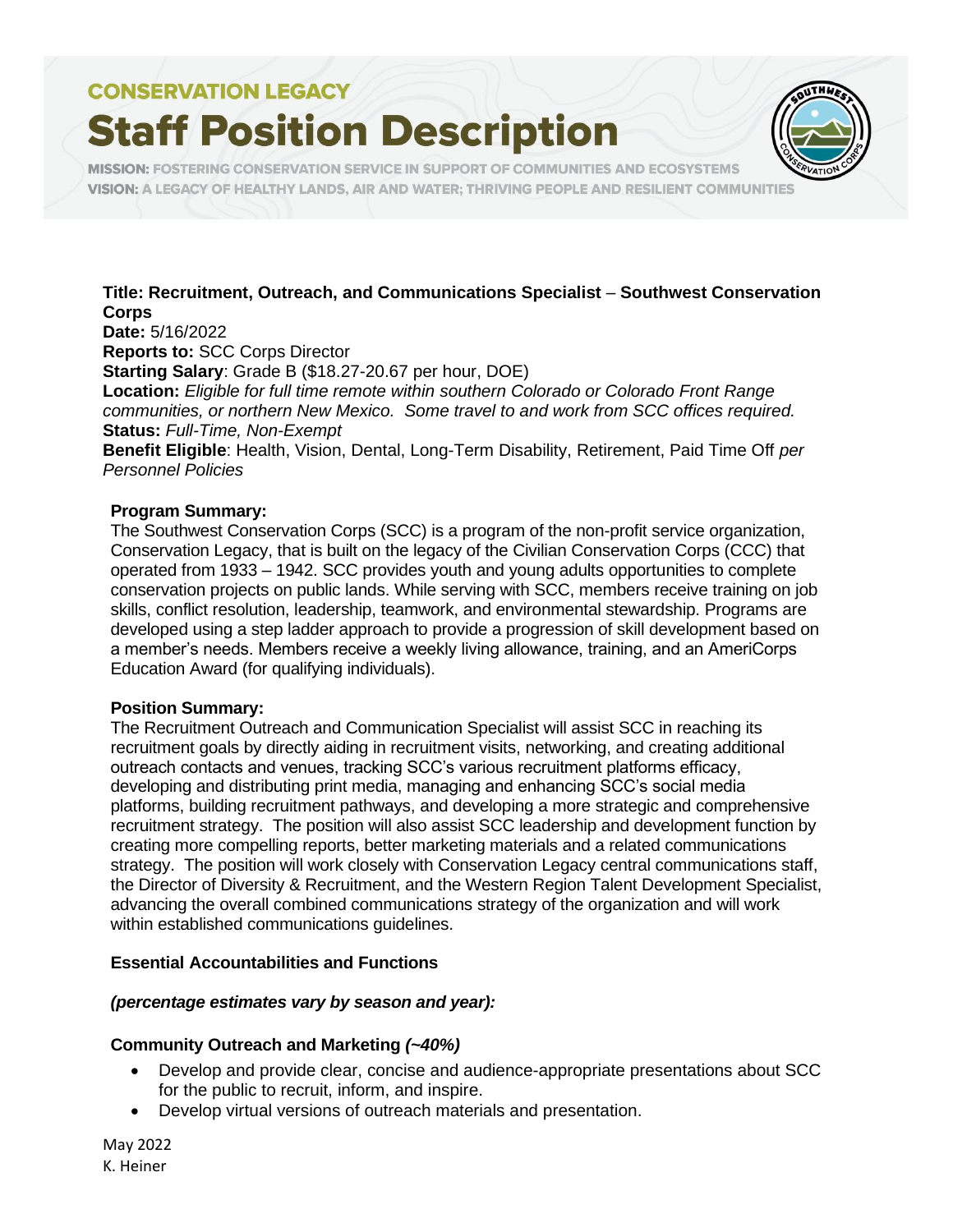# **Staff Position Description**



MISSION: FOSTERING CONSERVATION SERVICE IN SUPPORT OF COMMUNITIES AND ECOSYSTEMS VISION: A LEGACY OF HEALTHY LANDS, AIR AND WATER; THRIVING PEOPLE AND RESILIENT COMMUNITIES

- Network and develop new contacts and forums for SCC recruitment.
- Develop additional veteran specific recruitment contacts and outreach to recent era military veterans populations.
- Increase SCC's recruitment and outreach among targeted and diverse populations who would benefit from SCC's programming including Black, Indigenous, Queer, Trans and Women of Color (QTBIPOC) and young adults with systems-involvement.
- Refine and target SCC's social media strategy and presence.
- Monitor social media and other outreach to ensure cohesive and appropriate organizational message and presence.
- Respond to general inquiries from SCC's website and the general public in a timely manner.
- Work with project partners and staff to create press releases and public notices of crew presence.
- Visit or meet with crews and IPs to capture photos, their experiences, and other compelling recruitment materials.
- Create and manage the process for members to submit photos to be shared with context
- Increase the size of applicant pools for SCC's Programs, especially Veteran Fire Corps program, SCC fall adult crews, crew leaders, and others as needs are identified.
- Create, update, and utilize a list of alumni to share opportunities and track post term updates.
- Engage and manage Facebook Lead campaign prospects when campaigns are active and support candidates in applying for appropriate position(s).

### **Recruitment Strategy** *(~35%)*

- Track SCC's current recruitment platforms efficacy, suggest and track improvements.
- Develop SCC Master Recruitment plan and ensure implementation across SCC offices through program staff capacity.
- Report out to leadership on findings and provide data that help determine program offering based on needs assessment and recruitment viability.
- Develop and expand SCC's outreach contacts to connect and build trust with more diverse and underrepresented populations.
- Work to build or expand existing relationships and partnerships to develop recruitment pathways
- Enhance SCC visibility in its service area and across the country.
- Promote SCC as well as Conservation Legacy mission, programs and achievements.
- Work with the Conservation Legacy Recruitment Rendezvous group to improve and grow recruitment across all of CL, including a joint recruitment approach when appropriate
- Work directly with the Director of Diversity and Recruitment and the Talent Development Specialist to enhance SCC's recruitment processes.
- Work with the Veteran Program Manager to help share our opportunities that would align with the SkillBridge Program.
- Track quarterly demographics of starts, note any trends to be shared with SCC Leadership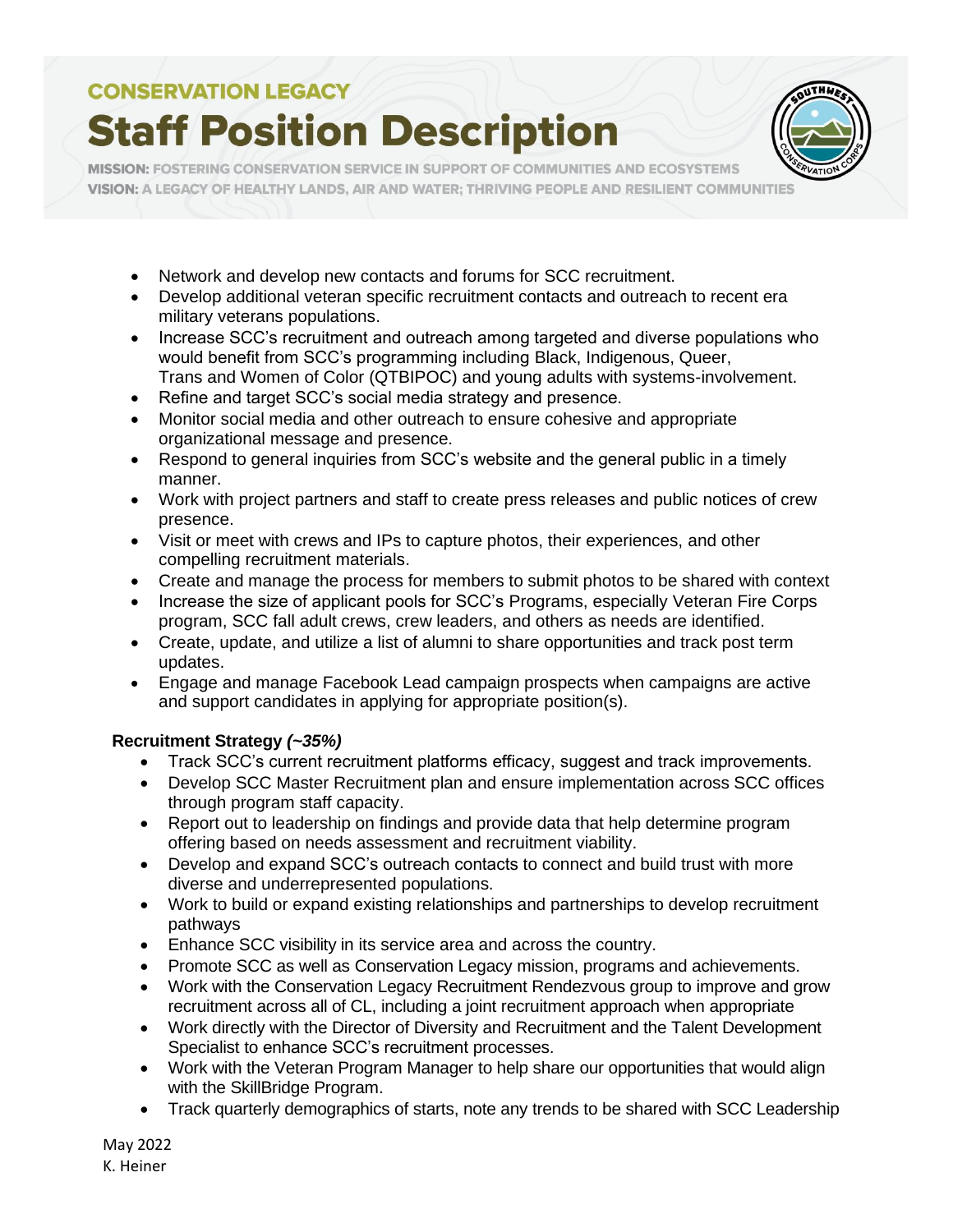# **Staff Position Description**



MISSION: FOSTERING CONSERVATION SERVICE IN SUPPORT OF COMMUNITIES AND ECOSYSTEMS VISION: A LEGACY OF HEALTHY LANDS, AIR AND WATER; THRIVING PEOPLE AND RESILIENT COMMUNITIES

Team and staff as appropriate.

- Track yearly trends on Quits/Terminations, compared with the same data from all CL, note any trends to be shared with SCC Leadership Team and staff as appropriate.
- Track yearly applicant data, using 2019 at a baseline, note any trends to be shared with SCC Leadership Team and staff as appropriate.
- Manage the Recruitment budget for each region

### **General Communication Assistance** *(~25%)*

- Work with SCC and Conservation Legacy Communications staff to create compelling partner outreach materials including program overview brochures, performance and grant reports, etc.
- Develop local press releases and stories in area newspapers and publications.
- Purchase SWAG items with SCC logo as requested/needed
- Organize the logo-ing of staff apparel as needed
- Work with the communications team during Giving Tuesday and Colorado Gives Day

### **Physical Requirements:**

Periodic overnight travel and non-traditional work hours, inclusive of weekend and evening hours. To successfully perform essential functions the Recruitment Outreach and Communication Specialist is required to sit, stand, walk, speak and hear. The Recruitment Outreach and Communication Specialist may be required to climb, balance, stoop, kneel, crouch or crawl on an infrequent basis. He/she must be able to operate office equipment, telephone, and computer and reach with hands and arms. The Recruitment Outreach and Communication Specialist may be required to lift up to 50 pounds unassisted. The ability to drive an organizational vehicle is also required. Reasonable accommodations may be made for qualified individuals with disabilities to perform the essential functions.

### **Required Qualifications:**

- Minimum of 2 years of experience in program recruitment and/or administration.
- Ability to maintain a variety of social media platforms.
- Proficient with social media and website content management systems.
- Ability to write engaging content for digital & print distribution.
- Ability to communicate effectively.
- Dedication to Diversity, Equity and Inclusion principles in communication.
- Ability to adhere to and uphold Conservation Legacy communications standards.
- Flexibility, adaptability and capacity to work in a fluid, changing work environment.
- Exhibits the ability to effectively work on diverse teams or with a variety of populations, including those underrepresented at our organization and those of BIPOC communities.
- Valid Colorado Driver's license, insurable driving record and ability to pass Conservation Legacy's criminal history checks.

### **Preferred Qualifications:**

May 2022 K. Heiner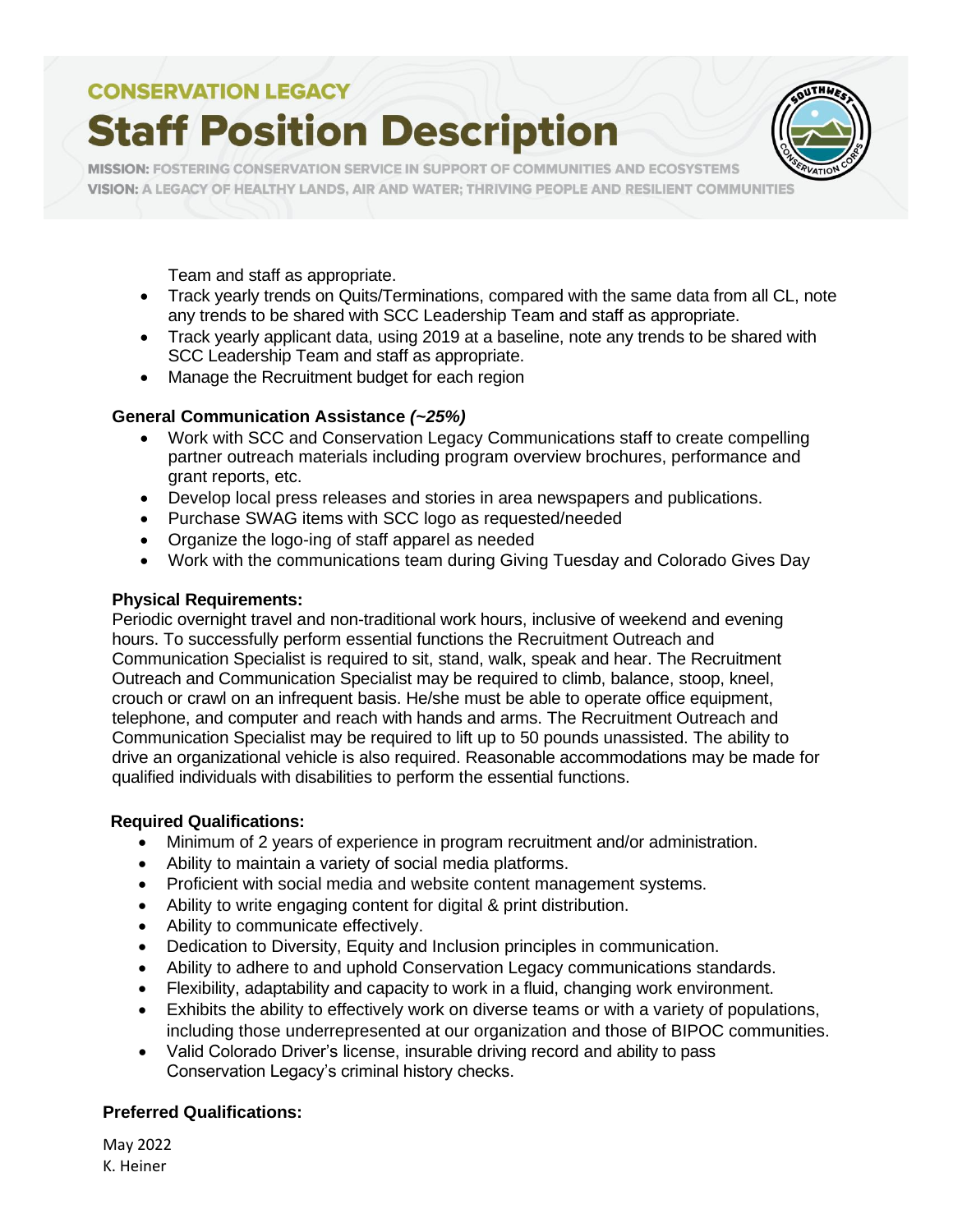# **Staff Position Description**



**MISSION: FOSTERING CONSERVATION SERVICE IN SUPPORT OF COMMUNITIES AND ECOSYSTEMS** VISION: A LEGACY OF HEALTHY LANDS, AIR AND WATER; THRIVING PEOPLE AND RESILIENT COMMUNITIES

- Previous experience with a conservation, youth or other national service organization.
- Previous experience developing recruitment strategies with diverse and underrepresented populations.
- Previous experience monitoring social media analytics and search engine optimization.
- Previous experience with digital content strategy.
- Previous photography and/or videography experience.

## **To Apply:**

- 1. Send Cover letter and resume to kevin@conservationlegacy.org
- 2. Cover Letter Must Include:
	- \*Subject line includes "Applicant\_(Your Name)".

\*Cover Letter must include a response to the following: *Provide some examples of your experience effectively working with diverse communities, including those specific to Black, Indigenous, People of Color, and other underrepresented populations, in personal or professional context.* 

*Optional application portfolio* should include relevant writing samples, examples of social media projects/campaigns and any other pertinent materials.

Position is open until filled, however, **preference will be given to applications received by June 24, 2022.**

Southwest [Conservation](https://sccorps.org/) Corps is a program of [Conservation Legacy](https://conservationlegacy.org/)

*Conservation Legacy is an equal opportunity employer. We are committed to hiring a breadth of diverse professionals and encourage members of diverse groups to apply. All qualified applicants will receive consideration for employment without regard to race, color, religion, sex, age, national origin, political affiliation, protected veteran status, disability status, sexual orientation, gender identity or expression, marital status, genetic information, or any other characteristic protected by law. We also consider qualified applicants regardless of criminal histories, consistent with legal requirements.*